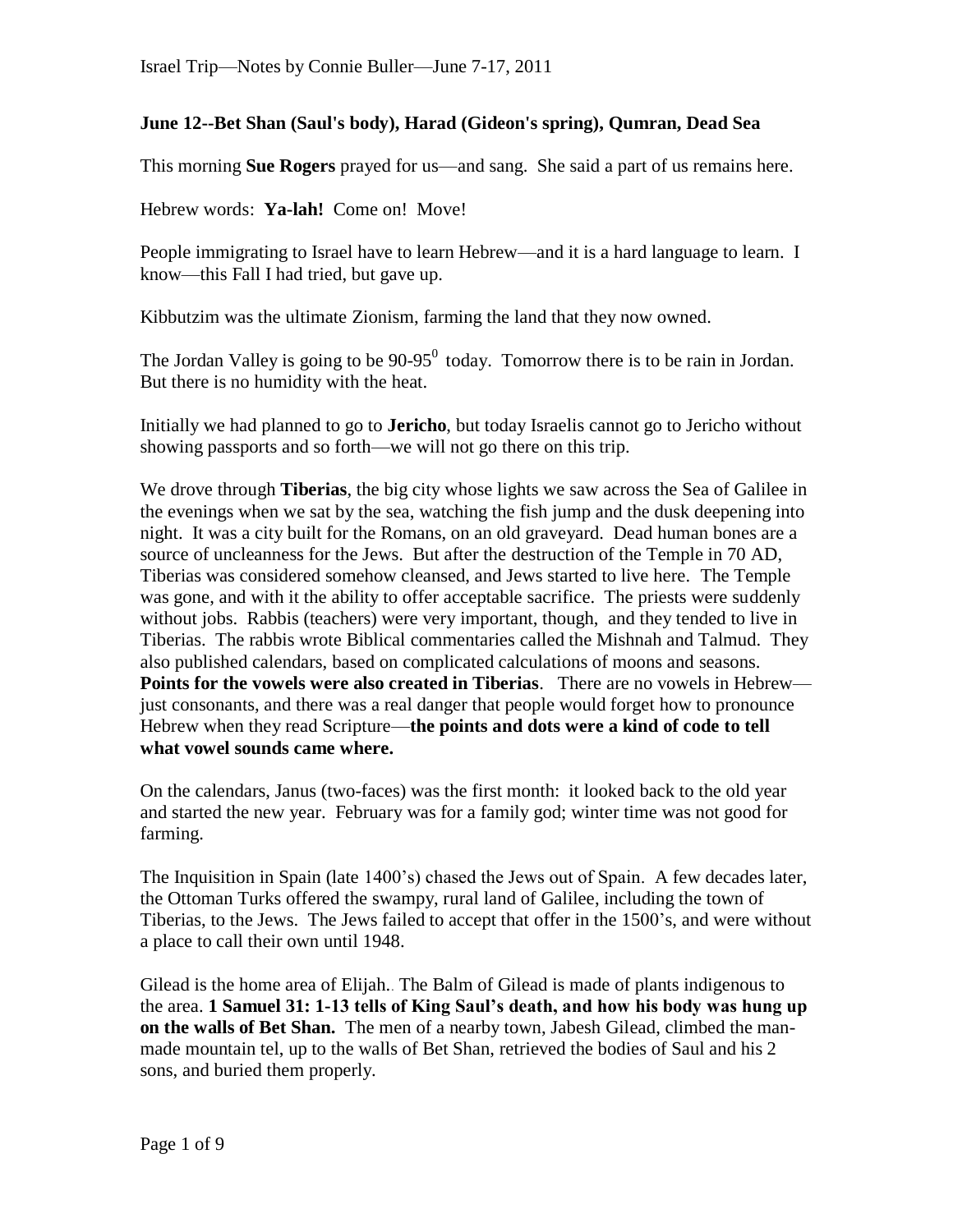We looked over at Jordan: **today, Israel is at peace with Jordan, and has been since 1994.**

Then we arrived at **Beit She'an.** There is a Tell here: layers of civilizations, built one on top of the other. The **Philistines** got land from Egypt, and were the gate-keepers for Shan. **Shan** is an Egyptian goddess (god of wine and drunks). At the time of Christ the top had been leveled by fire. Later, in the **Greco-Roman era,** the area was called **Bet**  (House) **Shan** (the Egyptian goddess). The Romans admired and embraced the Greeks. Romans built aqueducts, and these allowed for growth beyond the tel. The top of the hill was left for the building of an acropolis, dedicated to Dionysis (god of wine) and the rest of the city was now down below the tel. **Because this was a border town—close to Persia—it needed to be impressive—and it was.** Ronny told us again of when he first came to the US, and saw Washington, DC, and the Smithsonian museums, and so forth, he was simply awed. Powerful nations have always liked their first cities, their border cities, to inspire amazement in visitors, and Bet Shan was indeed a border city.

**When Christianity came to Bet Shan**, they wanted to impress the local people, but did it gradually, and with education. So how did they do it? Greeks taught no afterlife-- Christians offered eternity. Greek gods were to be admired, but they did not generally care for or love people. The sin of pride, of hubris (being equal to the gods) was one that would get you punished. People were not invited to come to the Greek temples; Christians invited people to come in, and built even nicer buildings than the Greek temples to the One God. Then the Christians used things the people enjoyed: "Did you use to enjoy going to the theater? Today, let us tell you the story of Adam and Eve." "Did you use to celebrate the birth of the sun on December 25? Now we will celebrate the birth of the Son—on December 25!" "Who is invited into the old gods' temples? No one!" (Remember hubris—pride, the greatest sin of all—so stay away from the gods). "Who is invited into Christian churches? Everybody! "

When Islam later came into the area the Muslims forced the local people to convert to Islam.

The tel at Bet Shan has seen many civilizations, but it has been excavated down to the level of Saul  $(10^{th}$  century BC) Archeologists know there are still 25 towns left under that level. At the very first were the Egyptians, then the Hittites, and so forth. In the Old Testament times, the towns were on top of the hill. In New Testament times the towns were outside of the hilltops. We know Jesus went by here, because the roads went by here.

**Back in the 10th century BC, there were 3 bodies hanging on the walls on the hill of Bet Shan: Saul and his two sons.** Why would people do that? Not only to shame the bodies, but to let all people know that this king has been completely conquered. The story was in **I Samuel 31: 1-13.** Today we do much the same: when Bin Laden was killed, it made the front page of the *Omaha World Herald* .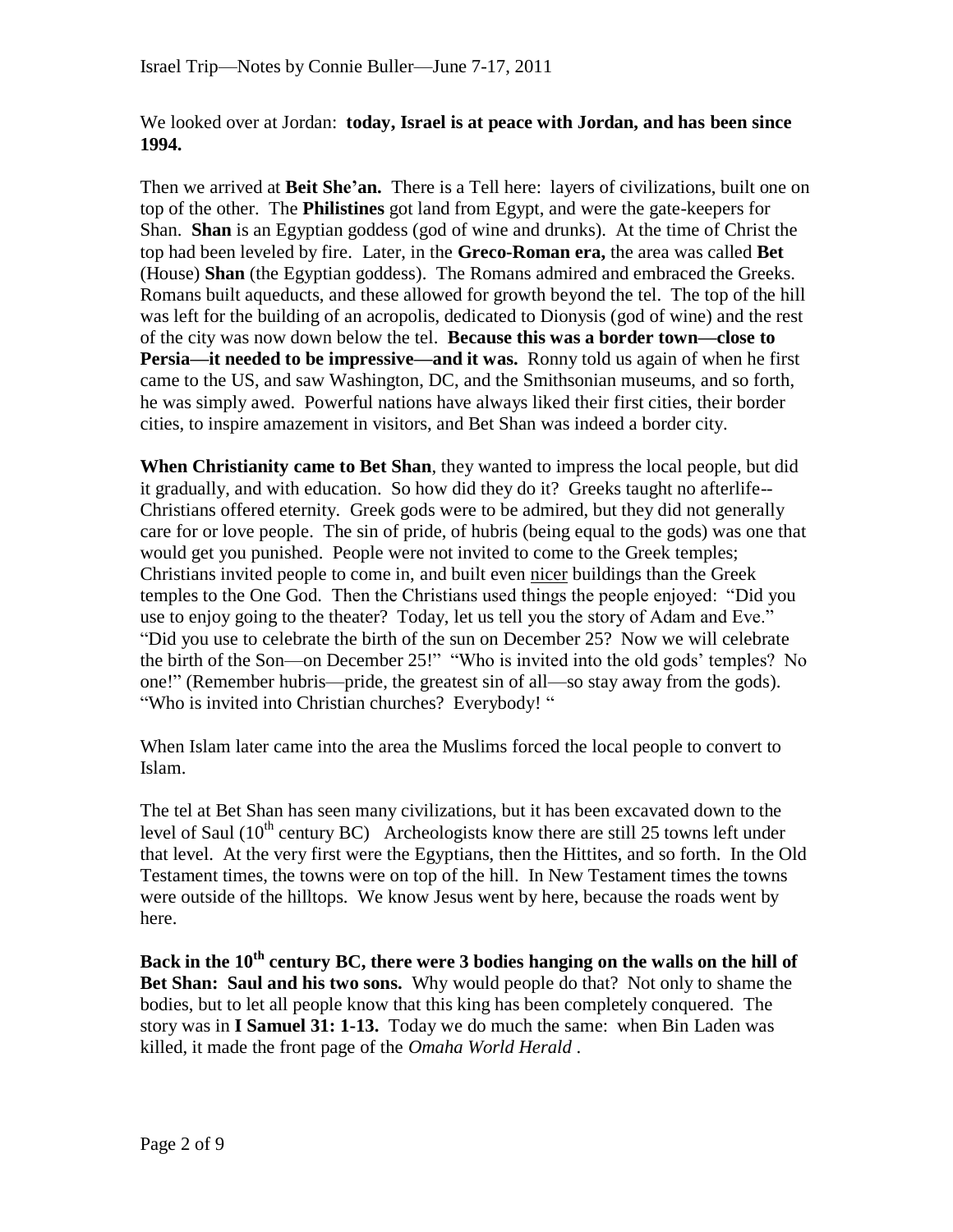In **Joshua 17**, we see that the descendants of the tribe of Manasseh either could not or did not drive out the Canaanites. The Canaanites had iron chariots. Disobedience often seems to make sense for the immediate, for the now. The Hebrews didn't drive out the peoples, but instead turned them into servants.

# **But Partial Disobedience is still Disobedience.**

### **Obedience is hard—like fighting against those iron chariots.**

As told in **1 Samuel 15**, Samuel had ordered Saul to clear all things out when he fought the Amalekites, because they had ambushed the Hebrews, including people and all animals.

Saul did fight the Amalekites, and beat them, but he saved back the best sheep "for sacrifice!" Samuel heard the bleating of sheep, and knew that Saul had not completely obeyed. **The Bible says obedience is better than sacrifice.** 

Saul also kept the Amalekite king, Agag, and some of his children, maybe for ransom. Saul later killed Agag with his bare hands, but the children escaped. Some scholars think God may have ordered the annihilation of the Amalekites because He wanted to prevent trouble for the Hebrews later. It is hard to know.

**Incidentally, King Herod,** the one who built Masada, the one who built so many cities, the one who wanted to kill the baby Jesus and did kill all the babies in Bethlehem, was a descendant of the Amalekites—he was an Idumean, an Edomite.

Haman, the one who **wanted to kill Queen Esther** and all the Jews—was an Edomite.

The Bible says the Lord killed Saul, and he and his 2 sons hung at Bet Shan on the Wall of Shame. Be careful. **The little sins of partial obedience can result in a wall of shame,** like Saul and Bet She'an, and can cause trouble even centuries later.

### *Perry Myers, Sr.* said that all of <u>our</u> lives are on the wall, for all of us have sinned.

### **Prayer: Let us not shame You, and forgive us for our sins.**

As we walked around **Bet She'an today,** we saw an immense Roman town in front of the tel. Even mosaics are preserved. There was an immense theater, and the Romans had copper tanks for water about half way up the stone steps, that amplified voices. The theater was under some sort of roof, with ships' masts to hold up the roofing material. The back wall helped amplify voices too. Rome wanted to keep the people happy: there was a theater, a bath-house, and more. The theater, with white steps, black steps, and then white steps, was not only beautiful, but would accommodate about 9,000 people. Remember, this was a capital city, right up against the Persian border. Many words in theater today come from this time: *Orchestra:* section between the stage and the first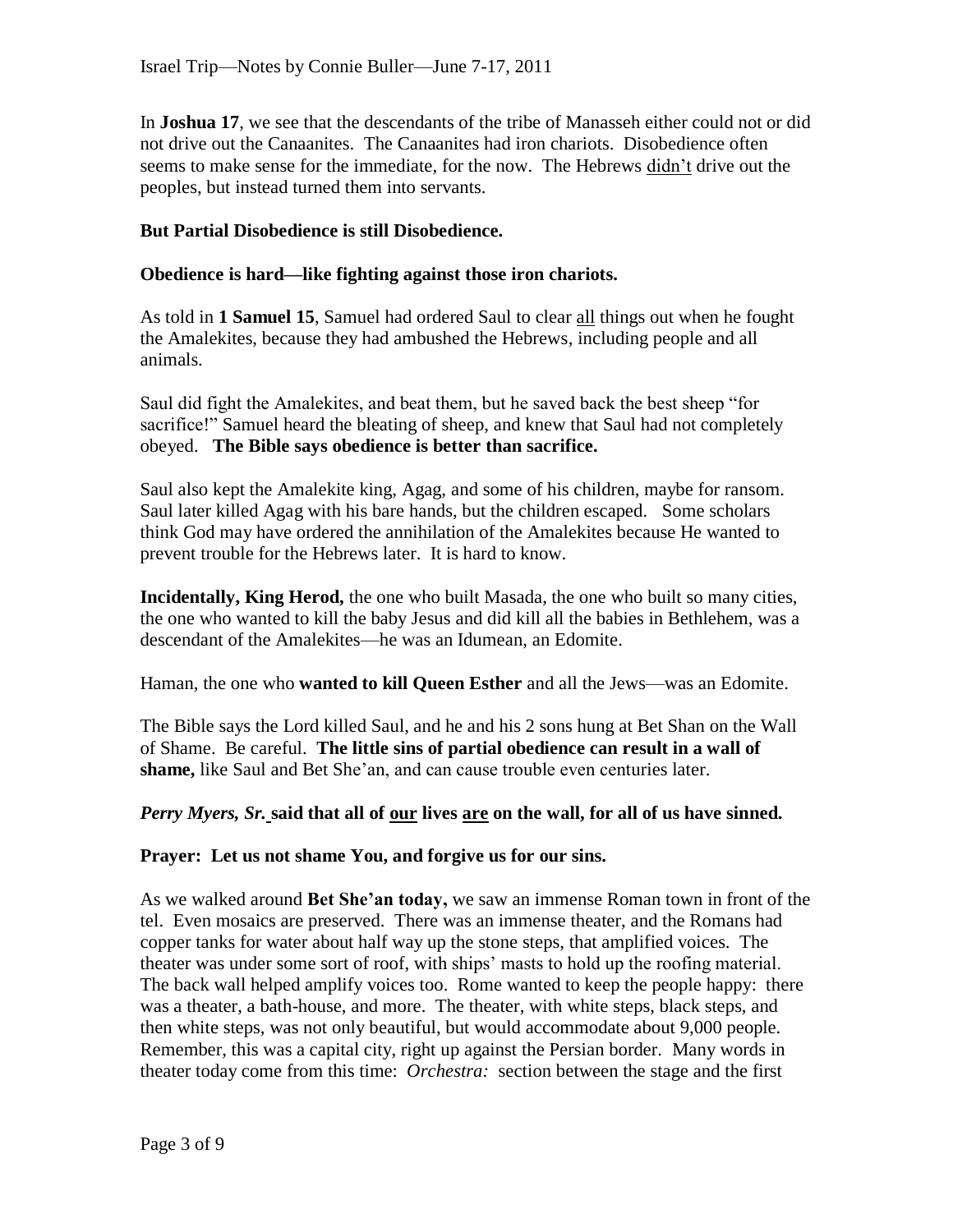level. *Screed* **:** a back wall. This was a very large city back in Roman days. This theater is also where people heard the Gospel.

Romans always built with a certain standardization: each town had 4 quarters, 2 main roads, a bath house, etc.

T**he way the Romans decided if the land was healthy enough to build a town** was by sending a colony of cattle to be tended there for a year. Then they slaughtered the cattle, and studied the livers. If the cow livers seemed healthy, then the Romans figured the land was healthy enough for humans, and settled there. Then they built their 2 roads. The Tetrapelon was the administrative area. The Basilica (biggest building) had the market place in its courtyard. When Basilicas later became churches, they had their entrance on the narrow end of the building. Another place was for the bath house. The bath house had a sauna, and was mainly a social place for meetings. The hot room was open to all. The Roman idea was to have one culture for the entire Roman world. Bath house, theater—their package deal included religion, which was the old Roman gods.

In old Middle East places, like Bet She'an, the center of the old city was the tel (actually, on top of the tel). However, in Roman times, the city was built down around the bottom of the tel. Roman cities had facades to cover up the tel from the general view.

We wandered around the Roman ruins. **Brad Roe, who majored in vocal music in college, found one of the "sweet spots" in the theater, and sang for us there**—it was amazing. We saw, close to the old bath house, **a Christian baptistery—it was "only" about 1500-1600 years old.** As we walked the Roman streets, we saw the huge hump they had in the middle, to have the rainwater go off into gutters so it could be saved and used. There were lots of columns—the ones designed for weight bearing were conical in design. We saw mosaics in the public areas, on the streets—again, for show—this was a very important city.

The Romans didn't use marble: they used well-polished limestone and frescoes.

Christians covered their streets with marble when they took over in 749 AD.

**If Bet She'an was so important down through the ages, why wasn't it rebuilt when Islam took over?** First, Islam had conquered most of the world, and no longer needed this as a buffer zone. Also, after the Crusades were over, Islam wanted this whole region to be one of total destruction and neglect.

**After we left Bet She'an, we drove past a huge dairy farm**—kibbutz-owned. Israel has a lot of field hands from China and from Thailand—and they also have trouble with these workers overstaying their temporary work visas.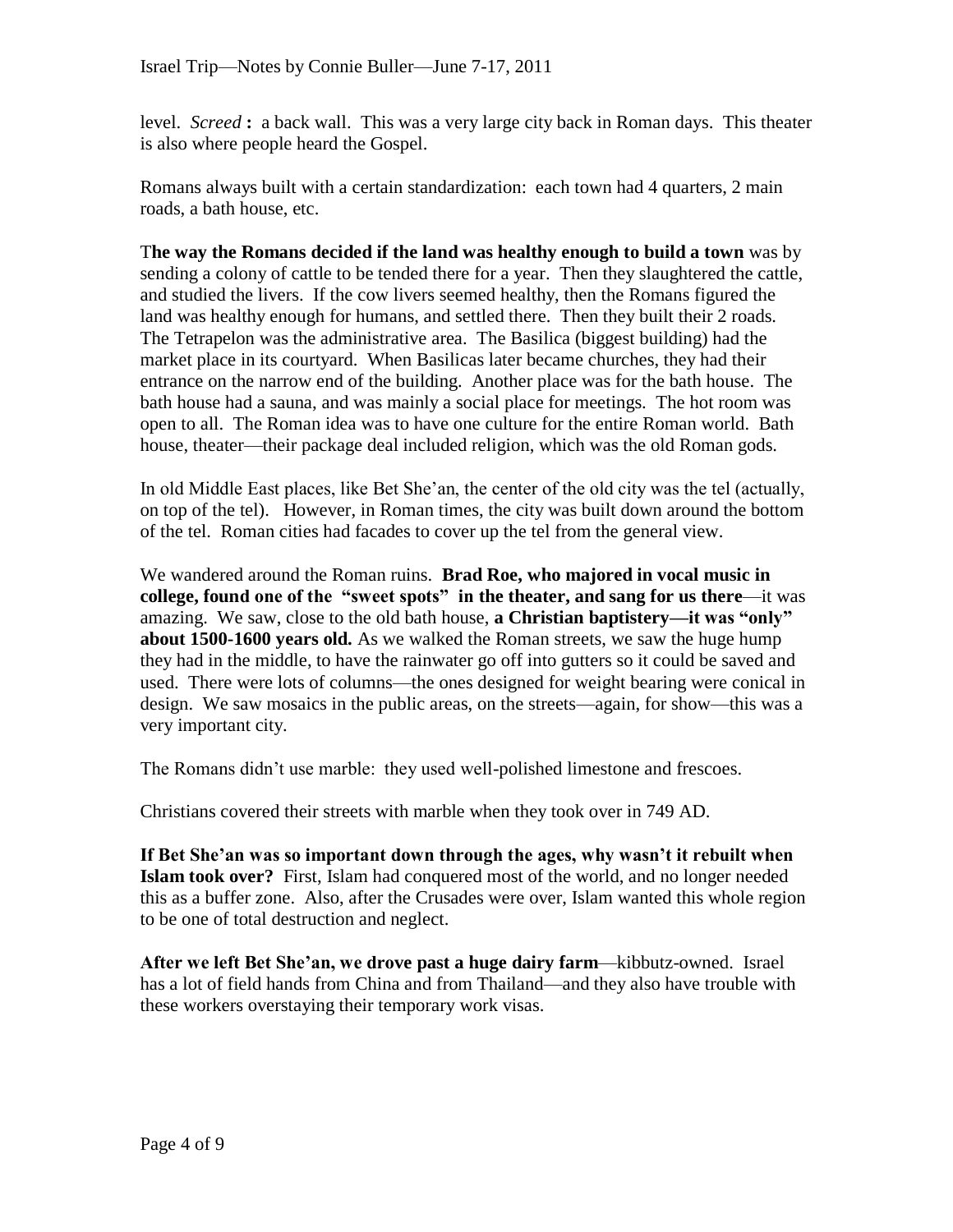#### **We saw fish farms, and we saw birds.**

In **Proverbs 29**, King Solomon noted the passage of birds. Large birds spread their wings and ride the hot air currents down the Jordan Valley. **The large birds are storks, pelicans, and geese. 500 million birds use this flyway each year.** Growing pelicans eat 20 lbs. of fish a day—fish farmers tried fireworks, scarecrows—all no good. **Finally they built one pond on each fish farm to hold nothing but sardines: cheap to the farmers, tasty to the pelicans, problem solved!**

**Gideon's Spring:** The spring of Harad flows out of Gideon's cave. The story is in **Judges 6 and 7** Mt. Gilboa was covered with Midianites; the Hebrews had 32,000 soldiers, but God told Gideon to send anybody home who was afraid of the coming battle: 22,000 soldiers went home. But God wanted to make it clear that He was going to deliver the Hebrews, so God said to bring the remaining soldiers down to the water, and test how they drank: only 300 men lapped out of their cupped hands: these were the soldiers Gideon was to lead to fight the huge army, that had terrified 22,000 soldiers. God won the day. **Today the water is unsafe to drink,** but we listened to the story and we pretended we were in that army, taking a drink of water**. In the days of the Judges, it was farmers vs. nomads.** Canaanite city/states were there, but those people hid in the cities. The nomads would swoop in at harvest time and steal the crops. **Gideon was hiding in the olive press, trying to protect his harvest.** After all this, Gideon was offered the job of King by the people: he was the only man ever offered the job by the people—and he said no. Gideon's spring flows out of a man-made cave. The angel of the Lord said to Gideon, **"The Lord is with you, Oh valiant warrior"**

After we came home from Israel, our 3 year old grandson stayed with us for several days with our daughter in law and baby granddaughter (our son Jon is in his summer guards). I was helping Evan brush his teeth, and he asked me where the cup was. I have always cupped water in my hand, and used it that way—the story of Gideon had fascinated me as a child. Evan was quite impressed with his grandma: he tried to cup it but his fingers were open—he finally drank it from my cupped hand. He thought it was fun!

**Israel is experimenting with organic farms—**not too many yet. You can tell them because at the four corners of their fields there are owl houses, to control the rodents. **One owl will eat 20-25 mice in one night.**

The **West Bank** is a political area. Israel has not been in the **Gaza Strip** since 2005. There never was a country named Palestine. **The border to the Gaza Strip is open at Egypt:** there is no need for flotillas of "relief ships". The last time a flotilla came they were photographed unloading bombs and other weapons, sending them into tunnels to be later hidden from aerial view. **Today, Monday, June 12, are Turkish elections.** Right now nobody will insure those flotilla ships, but the Turkish elections will still influence events.

We saw **date orchards** as we drove by. The date bunches, still on the palm trees, were wrapped in paper bags to help them ripen faster (the bags help raise the heat). On the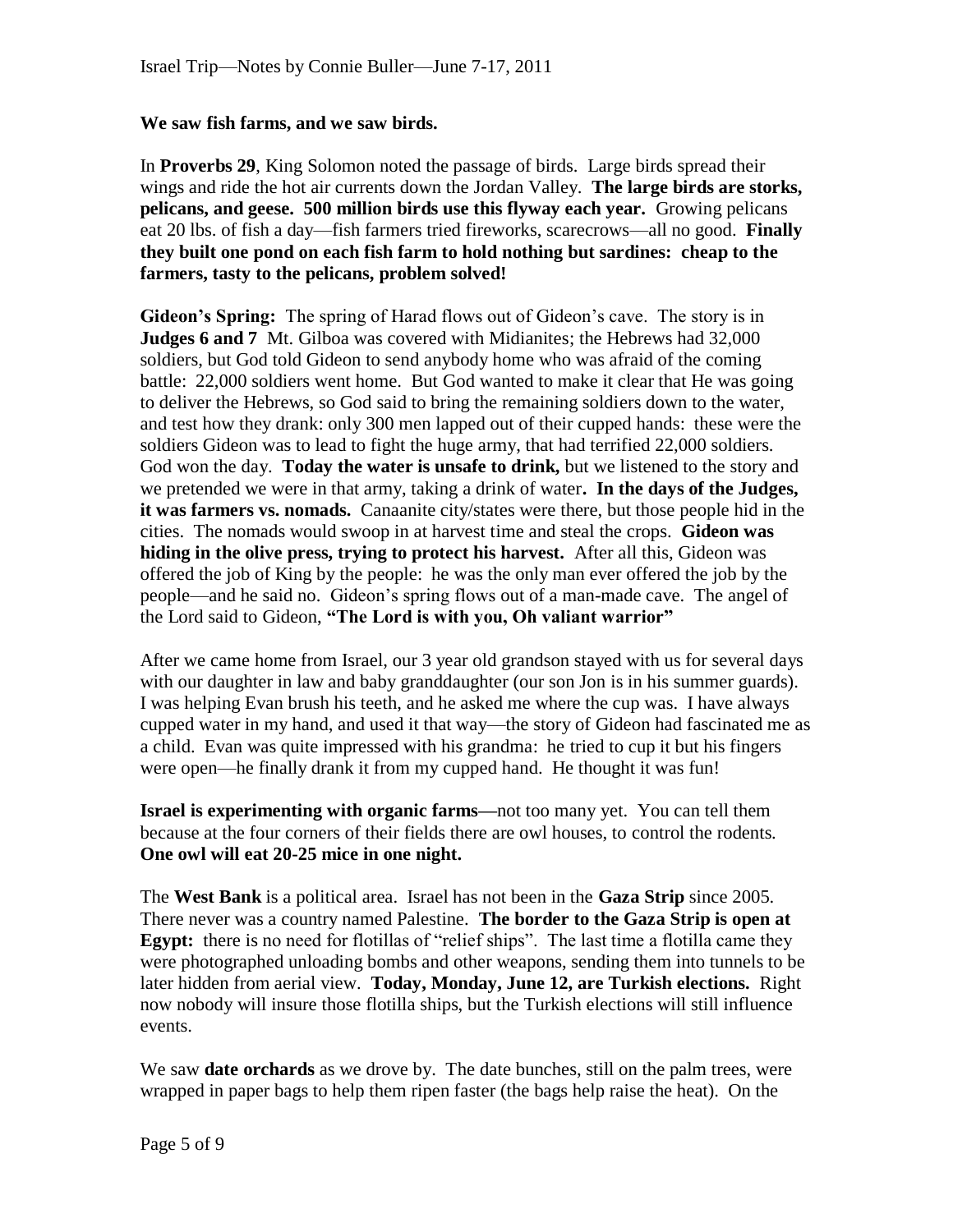right are the **mountains of Samaria.** A date palm will use 1 cubic foot of water a day (a cubic foot is like a basketball), but they can use recycled sewage water for the first couple of years. **60% of the country is desert: Israel is reclaiming the desert**. They grow **roses in greenhouses** in the desert, supplying all of Europe. They use drip irrigation.

There has been a **checkpoint into Jordan since 1967.**

**In 1920, Britain got the mandate to take some Palestinian land to make a homeland for the Jews.** Arab peoples don't see themselves as a nation. Then *Lawrence of Arabia* changed the attitude in Britain to shift, and now Britain was against the Jews. In 1939, Britain hoped to win Arab support by denying Israel statehood. The Mufti joined the Germans because he hated the Jews. 1945 was the end of WWII. Britain said they were pulling out of the region, and ga**ve the United Nations the right, in 1947, to create two states, Palestine and Israel.** The British actually left the region in 1948. **There was full scale war between Arabs and Jews.** In the UN partition, the Jews said Yes; the Arabs said No. **The Palestinian country had been invaded by Jordanians and Egyptians. Jordan had the West Bank; Egypt had Gaza.**

What, exactly, is the **West Bank**? It had been given to Palestine (1947) but taken from Jordan. In 1988 the Palestinians had a dream of a homeland. **Gaza** has been in Palestinian hands since 2005. **Israel is still at war**. **10,000 rockets had been sent in to Gaza with that last flotilla.** 

**We saw a big fence, going across the desert**. It is an electronic security line as well as a physical fence, and **since Israel installed it the terror attacks have gone down by 90%.** People can still cross the fence to work in Israel, but the fence helps find and stop the suicide bombs.

We passed the check point, and are in the West Bank area. Israel still provides electricity and water and so forth to Gaza and to the West Bank. Nearly 100% of the people living in the West Bank and Gaza would characterize themselves as Palestinians.

We crossed the **River Jabbok**. This is the area where Jacob wrestled with God.

**As we drove by Arab towns, it was impossible to miss seeing all the trash around: plastic bags and whatnot**.

**25-30 years ago, the people living here would have called themselves Israeli-Arabs.** Today they call themselves Palestinians. The Jews **want** to be in the majority in their land (**the Druze, the Palestinians, the Muslims, the Christians—all have voting rights in Israel**). So Israel does give up land so the Jews can retain a voting majority. **If Jordan falls, like Egypt and Syria did, then there is a problem**. Jordan currently holds many Palestinian refugees.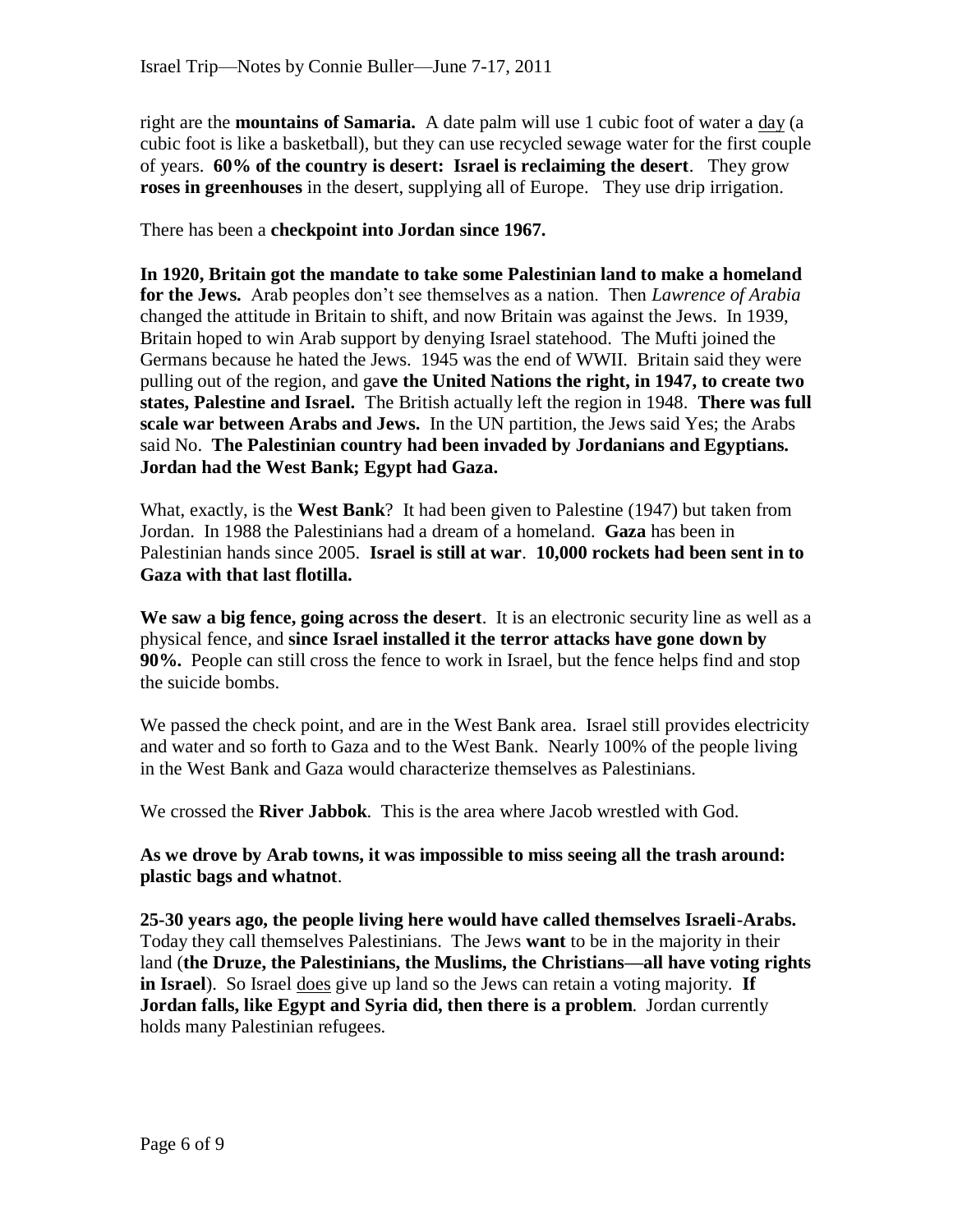Ronny Simon said the problem is not making agreements between nations and peoples; the problem is keeping those agreements. So the Israelis will want to keep some military/intelligence outposts in the West Bank.

**Fresh herbs** are also grown in greenhouses here in the desert. They are picked and packed, in nearly sterile conditions, and shipped to Europe.

The **Dead Sea is shrinking,** but will rise when Israel lets the Jordan empty more water into the Dead Sea. Right now it is back to about the area it was when Jesus was on earth.

**Jericho** is in the **desert.** But the desert can have flash floods. **Elijah outran a chariot to avoid a flood**. **1 Kings 18: 45-46.** There was also the Jordan river miracle **(crossing of the Hebrews on dry ground, with the waters parting** as the soles of the priests carrying the ark entered the water) with the 12 stones to mark the event (**Joshua 3 &4). Jesus was baptized in the Jordan River, most likely near here**, as it is close to Jerusalem, as well as being in the desert where John the Baptist was. **Jericho is an oasis. It is Palestinian,** who have NO inclination to excavate anything that might possibly elevate Jews**. Each time Jesus traveled to Jerusalem from the south, they had to take the Jericho road.** 

The only pomegranates in Israel grow by the Dead Sea.

We only saw Jericho from a distance because of the politics, but we did go to **Qumran.** The scrolls themselves are in the Israel Museum in Jerusalem, and we saw them when we went there. There are steep cliffs beside the only road in the desert—the Jericho road. Back in the time when the Dead Sea Scrolls were written, people willingly chose to live in this Qumran community. Today there are no scrolls here, but there are inkstands, jewelry, and a long, narrow stone table. People are still not sure what group, precisely, wrote the scrolls. In the years between the Old Testament and the New Testament, there was a Jewish dynasty called the Hasmoneans, who were Maccabean. They conquered the Greeks, and proclaimed both a king and a high priest. Recognizing that the Temple politics were corrupt (it was being led by men not of the priestly line), these people left, but chose a place by the Jericho Road, so they could interact with their Jewish brothers and sisters. They also chose it because of the nearby River Jordan (which was bigger then). We saw a retaining wall to catch rainwater. People lived in caves around there. **They called themselves the Yachad, or Essenes.** Josephus tried to live with them, but he was shocked that they had no women. Their theology was a little odd: there was no way they could occupy and multiply in the land. The Essenes set a high bar for themselves.

In 1947, there were scrolls found in the cliffs. One story tells that a young Arab shepherd was searching for lost sheep. He threw rocks into the caves, hoping to hear a "baa". Instead he heard a "clink". There were jars. He opened the jars and saw they were stuffed with parchment. Another story has it that the father of the boy was a shoemaker. A Greek Orthodox bishop recognized the parchments for what they were, but then war broke out. In the negotiations, there was money offered for old scrolls found in Bedoin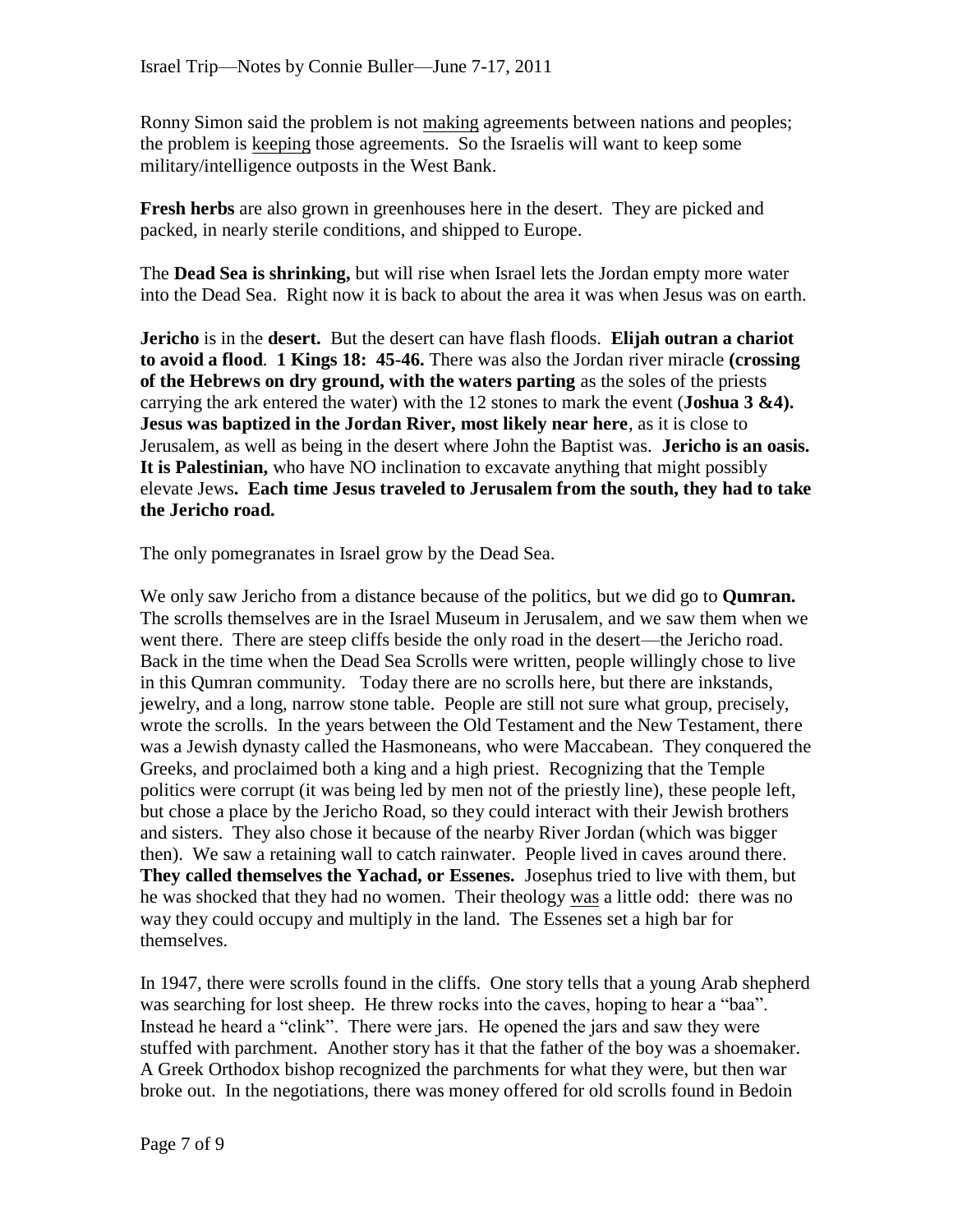tents. During the war, the Bedoins looted the caves to sell the pieces of scrolls. When these pieces were bought up, and then assembled, most were authentic. One chapter that was complete was **Isaiah 53—the suffering Messiah.** Before the Qumran scrolls were found, some Biblical critics had suggested that Isaiah 53 was not really in the original text—but now the Qumran scrolls showed that in the scroll of Isaiah, Chapter 53 was there with all the rest of the chapters. Many of the scrolls were copies of the Deuteronomy laws. All these Qumran scrolls were written before the canonization of the Jewish Bible. **Also in these Essene scriptures they found a statement telling people to go into the villages, taking no reserve food, but to shake off the dust of the sandals if the people rejected them**. This is New **Testament** stuff (Matthew 10:14; Mark 6:11; Luke 10:11; Acts 13:51).

**The Dead Sea Scrolls were written on parchment, which is made of animal skin**. DNA analysis says the scroll parchment fits the **Judean ibex** but also could fit a different animal. Oooh, what could that animal be?!!! **Now here the story gets strange, and I would say non-Biblical:** the discovery of the Dead Sea Scrolls was in 1947, the year Israel became a state; the week after the UN said that Israel was a state. **Some Jews have much speculation about a particular animal called the Red Heifer.** In **Genesis 19** there is a description of a Red Heifer (almost like a Holy Cow). Moses killed the first one, and then later priests used its ashes for cleansing themselves for sacrifice. They then mixed the ashes with the ashes of the previous Red Heifer so you keep the mixture going. The Mishnah (**Jewish commentaries**) spoke a lot of this, saying that true sacrifice involves this Red Heifer, but that the  $10<sup>th</sup>$  one will be done by the Messiah. There have been 9 ones so far, but nobody can find the original ash mixture, to carry on the chain. Many people have been killed in this region trying to find the Ark of the Covenant and the Ashes of the Red Heifer. There is much speculation and rumor about all this in Israel, and among Jews. **Ronny said terrorist groups scam money out of people by suggesting they are going to look for these things like the Ark and the Red Heifer.** 

We are going to stay in a kibbutz next to the Dead Sea, so Ronny told us some things about the Dead Sea, which is sometimes called the Salt Sea.

Stay in only 10-15 minutes. It is over 30% salt, so it sucks the moisture out of your body. It averages 1000 feet deep, though some parts go below 1200 feet. It is saltier today than 100 years ago. **The Bible says (Ezekiel 47: 10; Zechariah 14:8) that fishermen will fish on the Dead Sea.** How can this be? Note the greenery: **fresh water flows into the Sea, and floats on top of the salt water**. Today, it is sometimes called the Sea of Salt, but in **Genesis** 14, it was called the Sea of Tar. Chunks of tar were harvested from it to mummify people; the Jesus Boat (up in Galilee) was coated in tar. The Crusaders called the Sea the Gate of Hell. A map of today shows the Salt Sea is  $\frac{1}{2}$  Israel,  $\frac{1}{2}$  Jordan. People are killed by flash floods every years in the hills by the Salt Sea and the water drains into the Sea. 100 years ago, when the Salt Sea was much bigger, there was no knowledge of these fresh water places.

This is Ibex country. The sulfur smells stronger in the afternoon.